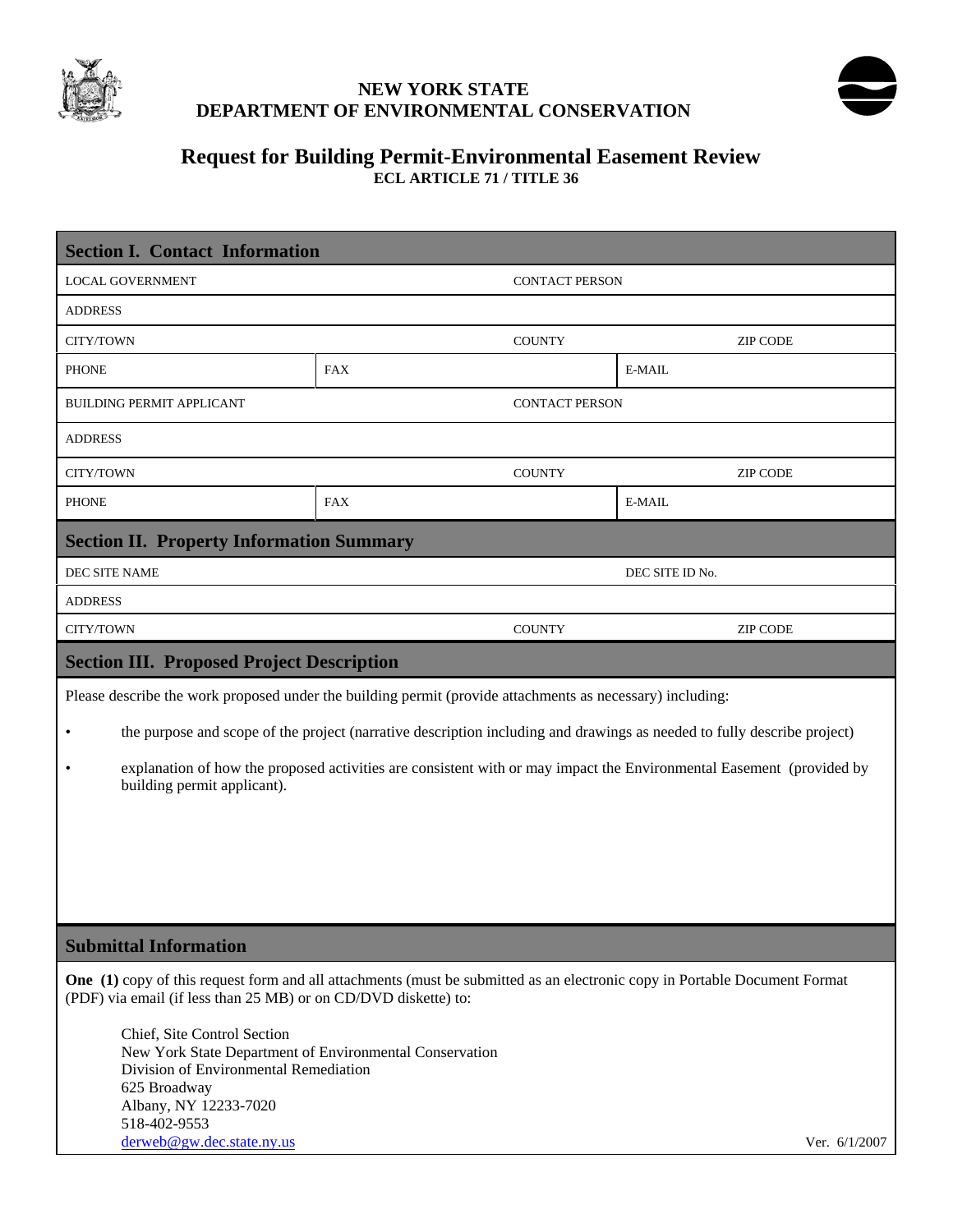# **Instructions for Building Permit and Environmental Easement Review Form**

In accordance with ECL §71- 3607(2), this form shall be used to notify the Department of Environmental Conservation (Department) whenever an Affected Local Government (ALG) receives a building permit or any other application affecting land use or development of land that is subject to an Environmental Easement and that may relate to or impact such easement. The requestor should provide as much complete and accurate information as possible to facilitate the review. The Department strongly encourages the requestor to schedule a pre-review meeting with the Department prior to submitting this request.

| <b>SECTION I</b>      | <b>REQUESTOR INFORMATION</b>                                                               |  |  |  |
|-----------------------|--------------------------------------------------------------------------------------------|--|--|--|
| <b>Affected Local</b> | While there may be more than one ALG (ECL §71-3603), this shall be the municipality        |  |  |  |
| Government            | having jurisdiction over building/land use permitting activities in which the land subject |  |  |  |
| (ALG)                 | to an environmental easement is located. Accordingly, this ALG should have been            |  |  |  |
|                       | notified of the existence of the environmental easement pursuant to ECL $\S 27-1419.2(e)$  |  |  |  |
|                       | and have been provided a copy of the easement pursuant to $\S71-3607.1$ . The requestor    |  |  |  |
|                       | should verify compliance with these laws.                                                  |  |  |  |
| Address/City-         | Provide the ALG's contact person and mailing address, and telephone number; include        |  |  |  |
| Town/Zip and          | a fax number and e-mail address if available. The Department will only correspond and      |  |  |  |
| Phone                 | send notice of the results of the evaluation to this person.                               |  |  |  |
| Permit Applicants     | Provide the name, mailing address, and telephone number of the party applying for the      |  |  |  |
| Name                  | permit to the ALG; include a fax number and e-mail address if available.                   |  |  |  |

| <b>SECTION II</b>       | PROPERTY INFORMATION SUMMARY SHEET                                                       |
|-------------------------|------------------------------------------------------------------------------------------|
| <b>Property Name</b>    | Provide a name for the property. If a site name has been assigned by the Department      |
|                         | to the property with the easement, use that name and associated DEC site identification  |
|                         | number.                                                                                  |
| <b>Property Address</b> | Provide a street address, city/town, county, and zip code.                               |
| All Affected Local      | List all ALGs associated with the site (e.g., village, city, town, county, etc.)         |
| Government(s)           |                                                                                          |
| <b>Property Size</b>    | Provide the approximate acreage of the property.                                         |
| <b>GIS</b> Information  | Provide the latitude and longitude of the approximate center of the property. Show the   |
|                         | latitude and longitude in degrees, minutes, and seconds. Indicate method used to         |
|                         | acquire the location (horizontal collection method); the Horizontal Reference Datum      |
|                         | (NAD27 or NAD83) used in determining latitude and longitude coordinates; and the         |
|                         | reference point. If more than one property is involved, list separate latitude and       |
|                         | longitudes.                                                                              |
| Tax Map                 | Provide the tax parcel/section/block/lot information and map. Tax map information        |
| Information             | may be obtained from the tax assessor's office. Failure to include the map could result  |
|                         | in a delayed review. Attach a county tax map with identifier numbers, along with any     |
|                         | figures needed to show the location and boundaries of the property. Include a USGS       |
|                         | 7.5 minute quad map on which the property appears.                                       |
| Tax Map                 | State whether the boundaries of the property correspond to the tax map boundaries.       |
| Relationship            |                                                                                          |
| Map                     | Provide a property base map(s) of sufficient detail, clarity and accuracy to show the    |
|                         | following: 1) a distance of at least 1,000 feet around the proposed property at a scale  |
|                         | no smaller than one inch equal to 200 feet; 2) map scale, north arrow orientation, date, |
|                         | and location of the property with respect to adjacent streets and roadways; 3) proposed  |
|                         | permit activity boundary lines, 4) surrounding land uses; and 5) existing easements or   |
|                         | rights-of-way currently in effect for the property(ies) comprising the property.         |
|                         |                                                                                          |